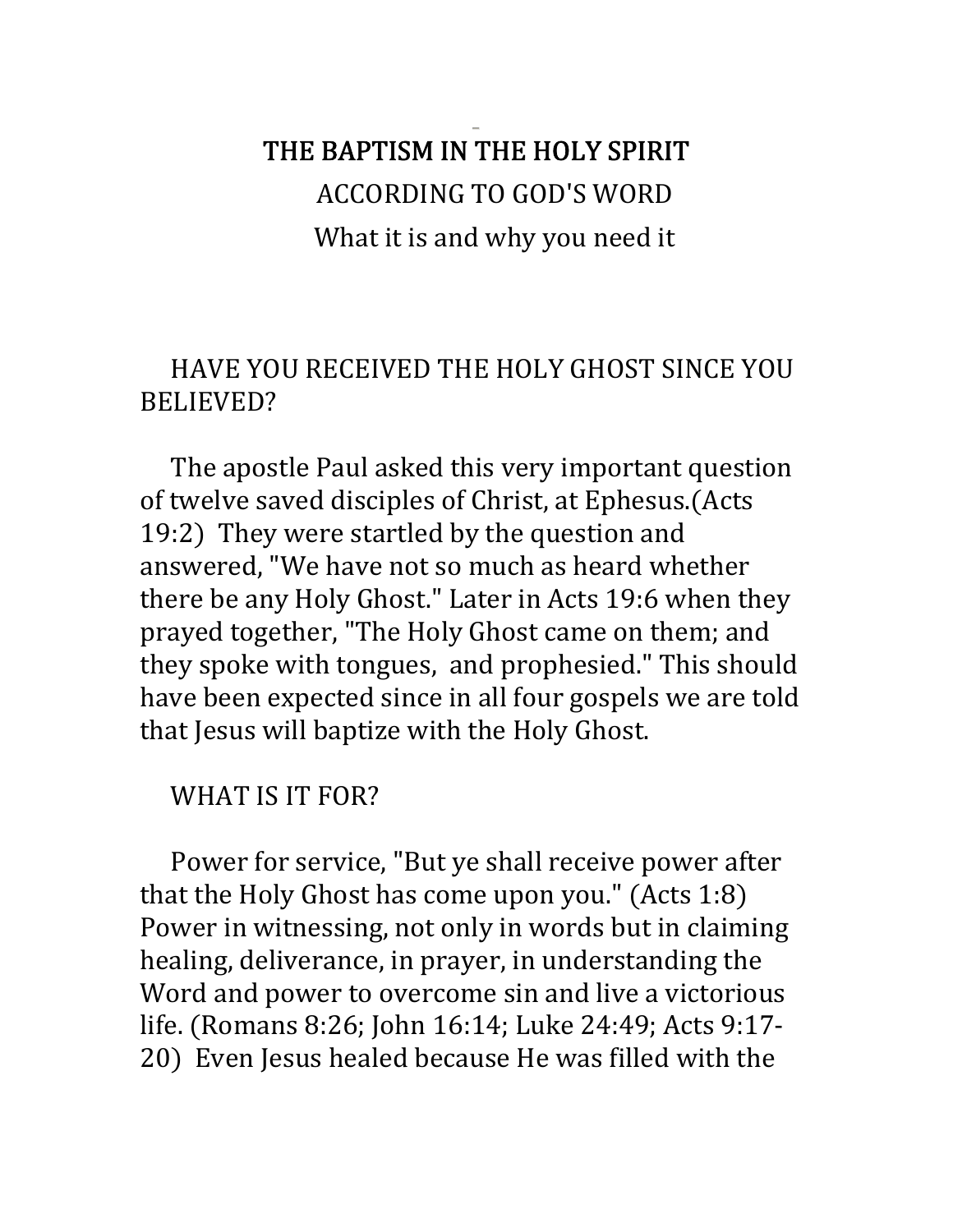Holy Spirit. (Acts 10:38) It is the power for your specific ministry.

#### MUST I SPEAK IN TONGUES?

 Yes this is important! This is a gift from God, why would you refuse it? To refuse tongues is to refuse to yield yourself completely to God. If you will not yield completely, you cannot be used completely. It is important that you speak in tongues.

#### WHO IS IT FOR?

 Only for the 'born again' Christians. The Holy Spirit is not available to the world (the unsaved). (John 14:16-17) If you are not sure you are born again, be sure, before you seek the baptism. When you have truly become one of God's children, then "Your heavenly Father will give the Holy Spirit to them that ask Him."  $(Luke 11:13)$ 

 It is not only for the apostles, or Jews, or people who lived in the days of the apostles, but for all saved people in every age.  $(Acts 2:38,39)$  It is for all Christians that want a righteous life. "Blessed are they which do hunger and thirst after righteousness: for they shall be filled." (Matthew  $5:6$ )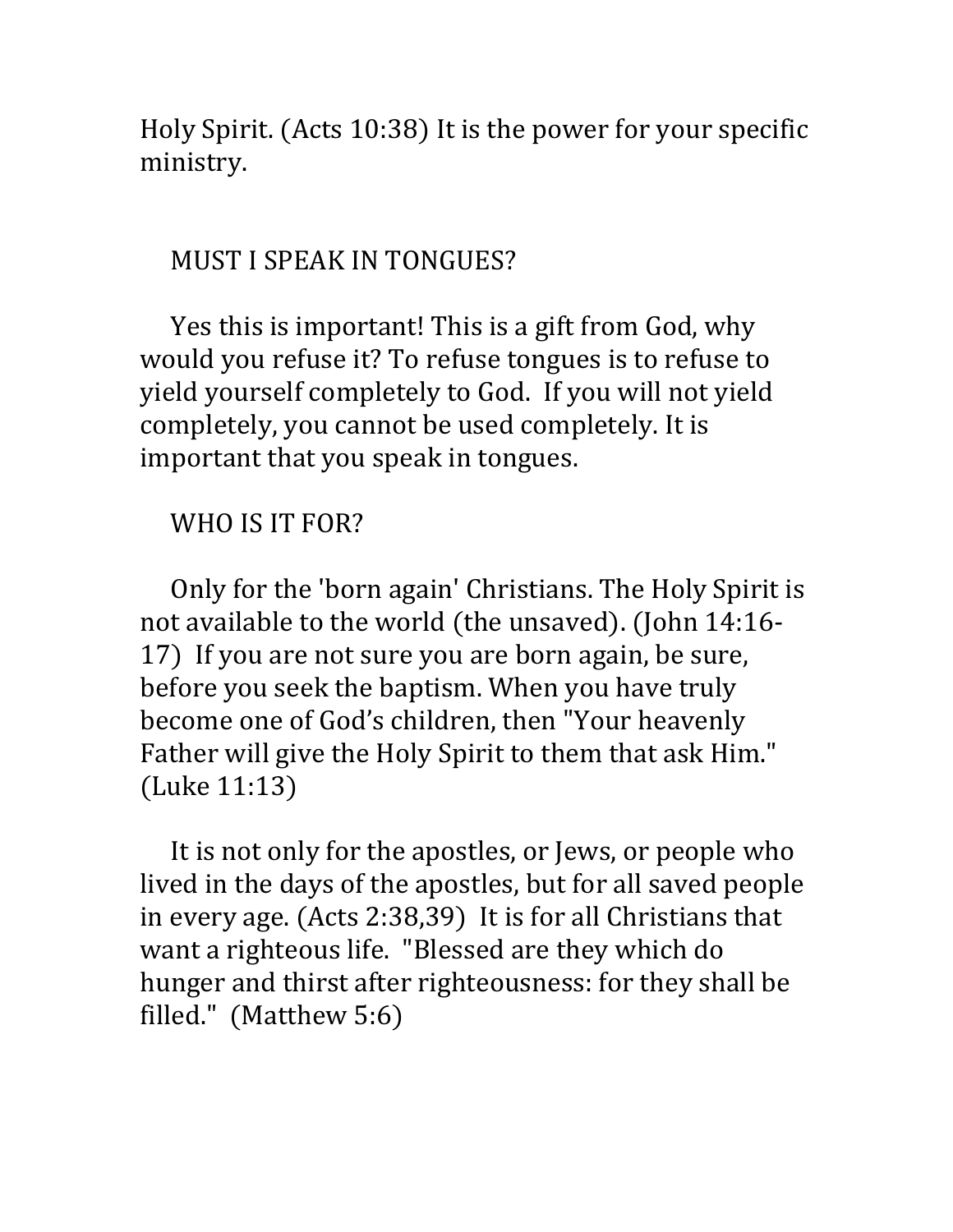## A WORD OF ADVICE

 Do not seek baptism of the Holy Spirit if you do not honestly in your heart wish to be obedient to God and want Him to guide your life.

 Once we learn to tune in to the leading of the Holy Spirit, we become a target for Satan, and he may try to confuse us by supernatural leadings. Most people have had some contact with the occult, that is, fortune telling, horoscopes, magic practices and games, spiritism, or false religious teachings. This occult involvement breaks the first commandment, is an abomination unto God and gives Satan legal access to our lives.  $(Deuteronomy 18:10-12)$ 

Anytime one seeks supernatural answers without going through Jesus Christ, Satan has the right to answer. If one seeks the baptism in the Holy Spirit without first renouncing the entire occult involvement, he opens his life, further to mental, physical and spiritual oppression. 

If you are seeking the baptism in the Holy Spirit it is vital that you confess your faith in Jesus, confess all involvement in occult sins, and promise to destroy all books and objects of the occult. (Acts 19:19) Renounce Satan and all his works in your life and command him to depart in Jesus' name.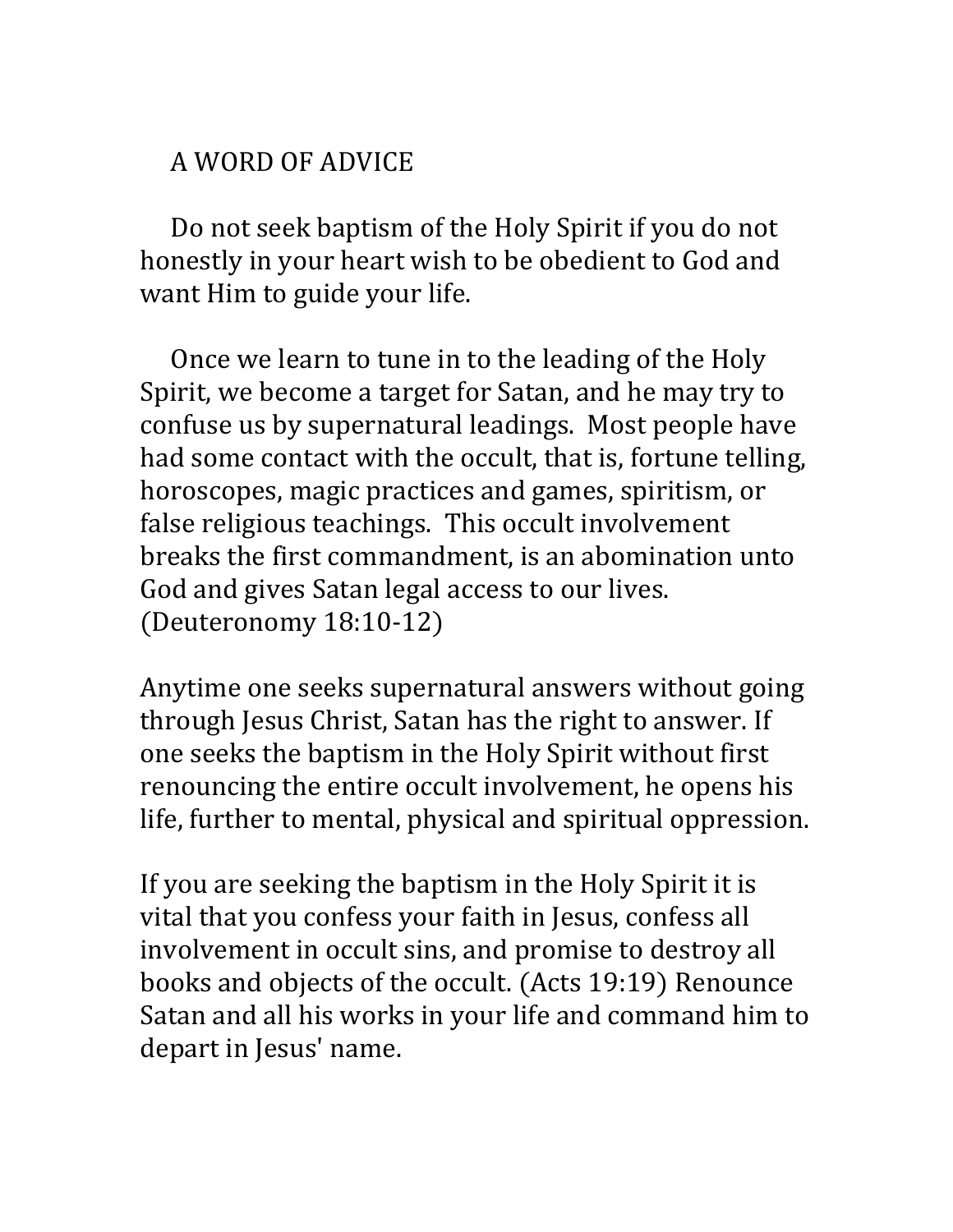We must pray for discernment, become educated in Satan's tactics, and realize that all things supernatural do not come from God. First John 4:1 tells us to "believe not every spirit, but try the spirits whether they are of God". Many persons have fallen to this deception as they in ignorance thought themselves immune to attacks because of the baptism. First Peter 5:8 written to Spirit filled Christians tells us to "Be sober, be vigilant; because your adversary the devil, as a roaring lion, walketh about seeking whom he may devour". 

We do not state this to discourage anyone. We have no need to fear, simply be alert to resist Satan and he will flee. (James 4:7) We also have the assurance of God's word in Luke 11:11‐13 that if God is your heavenly Father (you are born again), you will not receive anything evil when you ask of Him, but He will give you the Holy Spirit.

## HOW TO RECIEVE

 You may wish to have Spirit filled Christians lay hands on you as Paul did in Acts 19:6 to the twelve believers at Ephesus, or you may wish to wait upon the Lord as the 120 did on the day of Pentecost in Acts 2, or just listen as Cornelius did in Acts 10:44‐46. Praise God for His variety!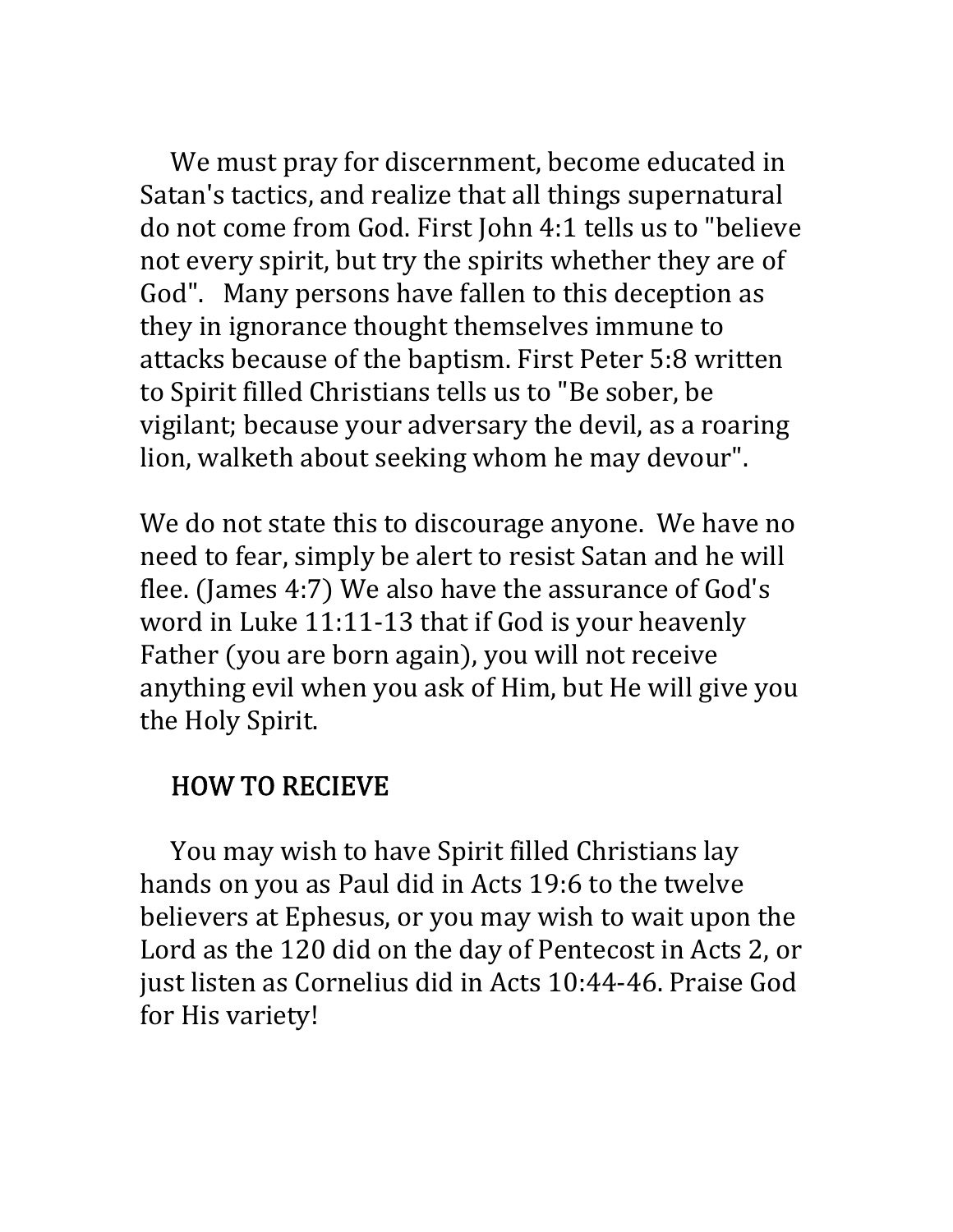Raise your hands to the Lord, close your eyes and let your mind dwell on Jesus, be happy in Jesus, as you ask your Father in heaven for what He has promised you. Start praising His name, raise your voice to Him. He will not force you to speak in tongues. As the Lord places a strange word in your mind, speak it out boldly, your lips may stammer, but as you boldly repeat the words, the Spirit will give you more words. Sometimes only a few words come initially, but as you continue to speak forth in faith the Lord will give you a complete vocabulary with which to praise God.

#### THE NEW LANGUAGE

 The new language which the Spirit has given us is not only a sign of the initial reception of the gift of the Spirit, but also of His continuing presence. You do not have to wait for a special anointing' or sense of presence of the Holy Spirit to pray in tongues. It can be used at will and should be used continually to build yourself up. God's gifts are given for a purpose. It is very important to pray in tongues. Practice this new language of the Spirit until it becomes as natural as breathing. As you do, you will experience a new peace and joy of knowing the presence of the Lord. 

 God's Word tells us that praying in the Spirit 'edifies' us, or builds us up in the Lord. (First Corinthians 14:4) God's Word tells us also that we build up our faith by praying in the Holy Ghost.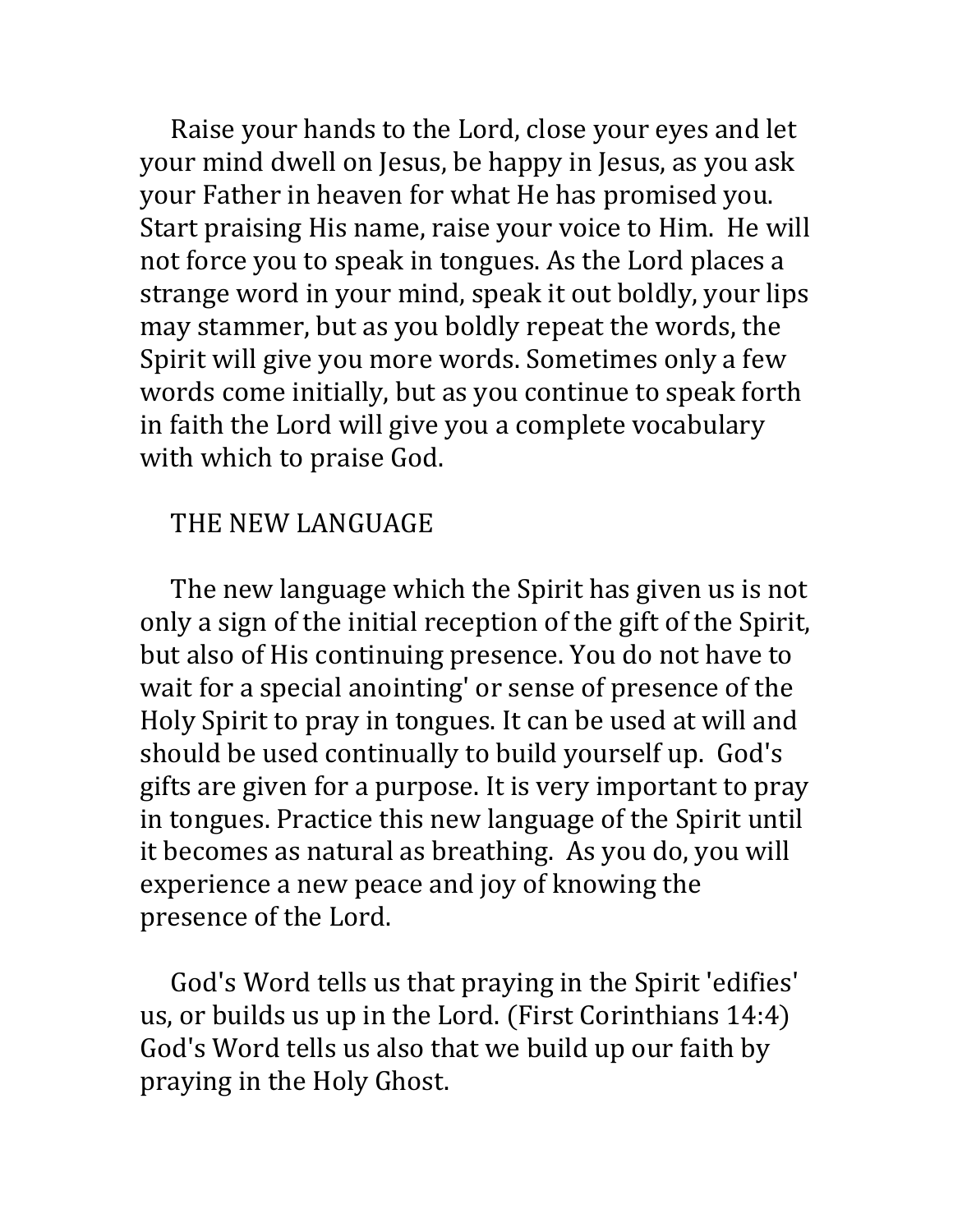$J$  (Jude 20) You will later find this is one of your weapons in repelling the attacks of Satan.

 THE GIFTS OF THE SPIRIT

St. Paul list in First Corinthians 12, nine gifts or manifestations of the Spirit. These are the supernatural tools or equipment for Christians service. Any Spirit filled Christian can manifest any of these gifts as the Spirit directs.

 1. The Word of Wisdom is a supernaturally given revelation of God's direction and guidance for a specific situation. It tells us what God wants us to do about the situation.

 2. The Word of Knowledge is a revelation of a piece of information which cannot be broken in a natural way. It is God's diagnosis of a problem, a sickness, or other situation.

 3. The Gift of Faith is an instantaneous complete assurance of God's willingness and ability to act in a given situation. Faith cancels doubt and this is essential to the gifts of healing and working of miracles.

 4. Gifts of Healing are special anointings of the Holy Spirit which enables us to bring God's healing power to those who are sick.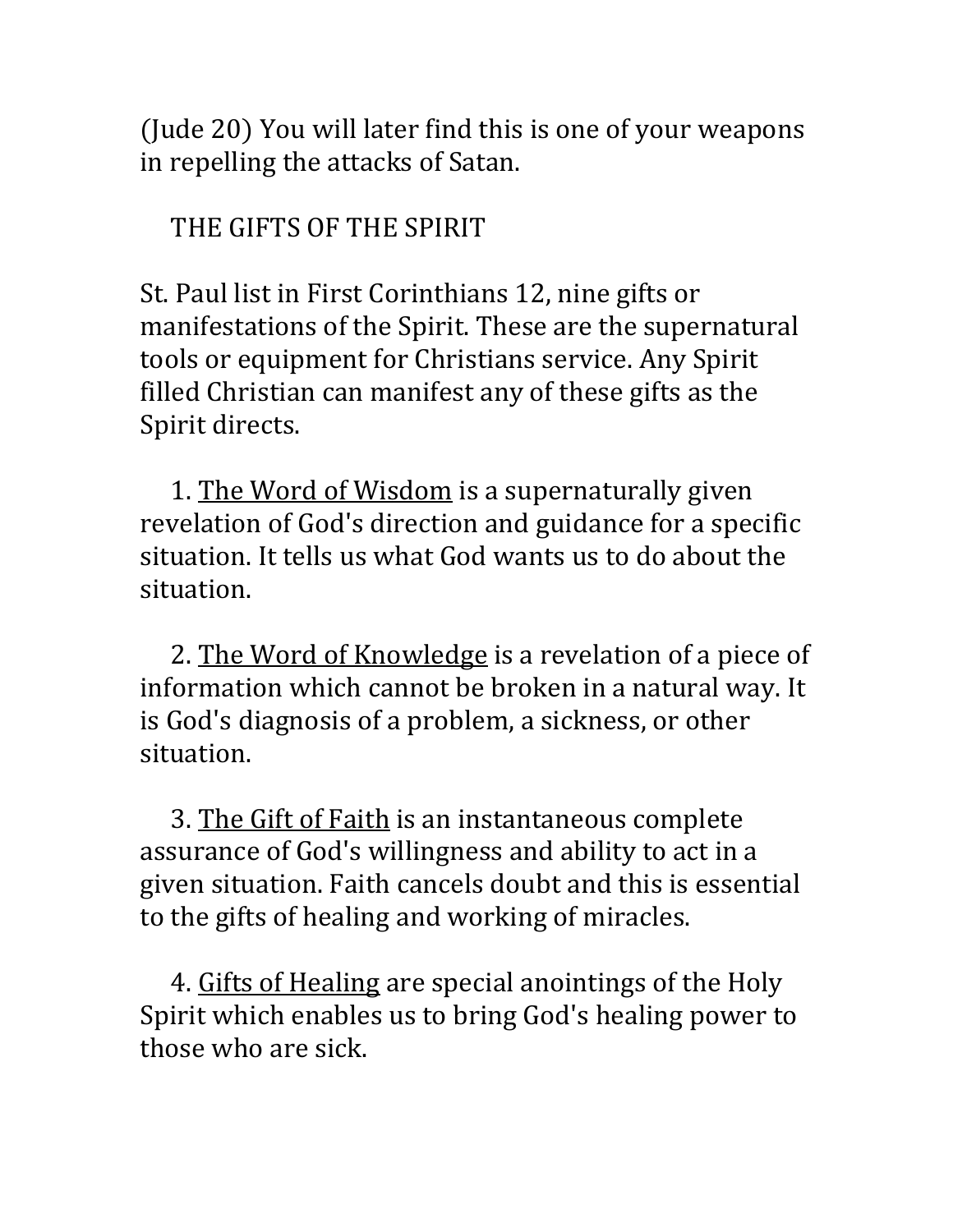5. The Working of Miracles is a special momentary gift of authority which enables us to perform miracles in the name of Jesus Christ.

 6. Discerning of Spirits is a supernatural gift which enables us to discern the difference between the Holy Spirit, the human spirit, and evil spirits. It is not the discerning of character nor of faults.

7. The Gift of Prophecy is an anointing of the Holy Spirit to speak the words of God. It is always for our direction, upbuilding and encouragement. Sometimes it may be for predicting future events, if God wants us to know them.

 8. The Gift of Tongues is a supernatural means of God's communication with His people. It is a message given in a language unknown to the speaker and is always used in conjunction with the gift of interpretation. The gift of tongues is not to be confused with the use of tongues as the sign of the Baptism in the Holy Spirit, or with tongues used in private prayer and intercession, or with some foreign language used as a means of communication between people.

 9. The Gift of Interpretation of Tongues gives back in ones own language the meaning of what was said in the gift of tongues. These two gifts operating together are equivalent to prophecy.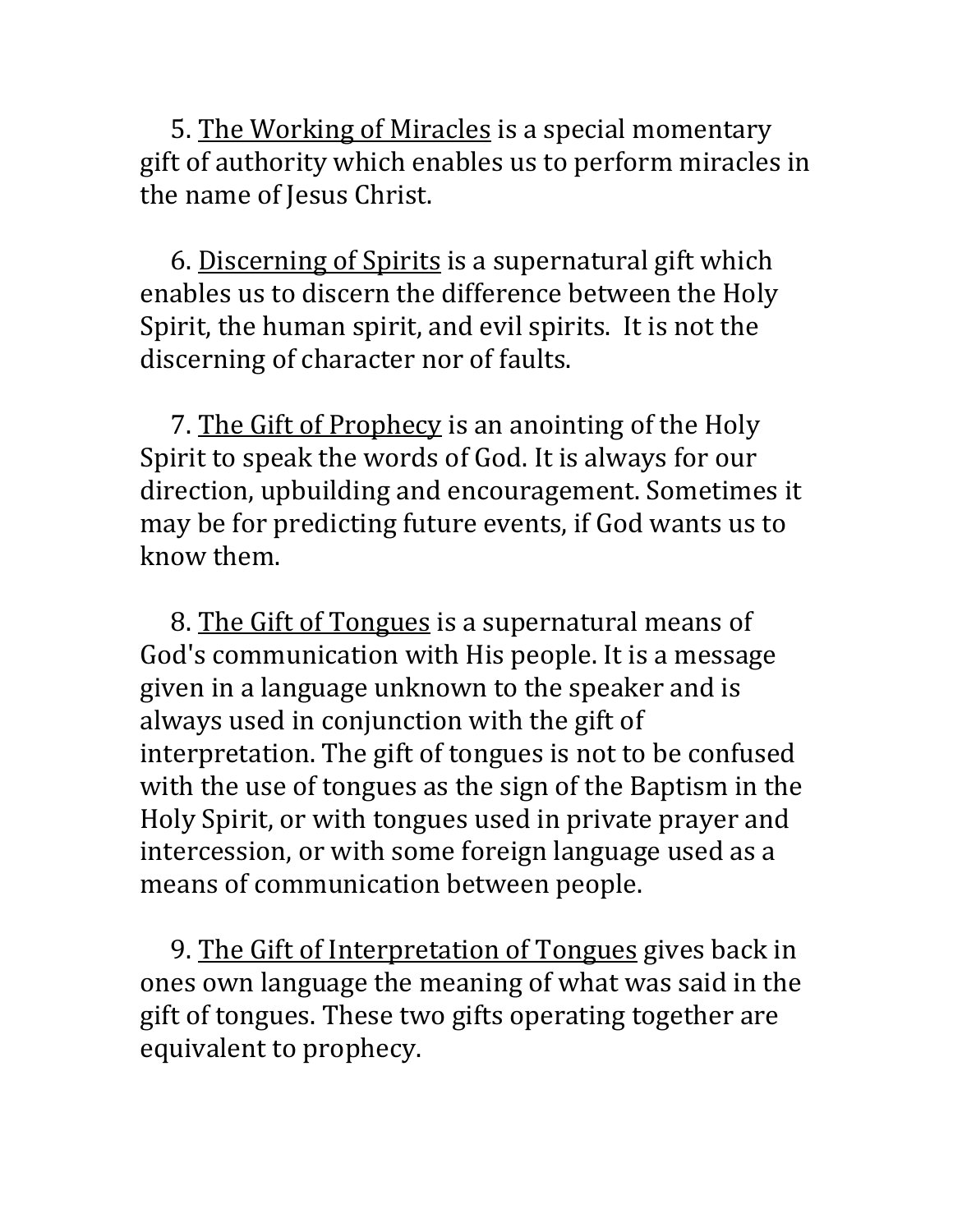The exercise of any of these gifts require cooperation between us and the Holy Spirit. He gives the gifts as He wills. He lets people know in a variety of ways when they are to exercise one of them. For the spoken gifts He will sometimes put in our minds the first few words. In the case of healing often the hands begin to feel anointed. To heal, work miracles, or cast out demons we must be willing to lay

on hands, speak a word of command, or do anything else as He directs us.

### THE FRUIT OF THE SPIRIT

 Immediately when we receive the gift of the Spirit He begins some house cleaning in our lives. Things which used to bother us no longer do so. Fears, irritations and resentments begin to fall away. We begin to see people differently, more as God sees them.

 The Spirit will also show us some more obstinate wrongs in our lives, some sins we hardly realized were there. When He does this we have two alternatives. We can put up a fight, making life miserable for us, or we can turn these things over to Him to be removed and replaced with better things. If we choose the latter, He will continue this process with one thing at a time, just as fast as we will let Him, until we become mature persons, made over into His image.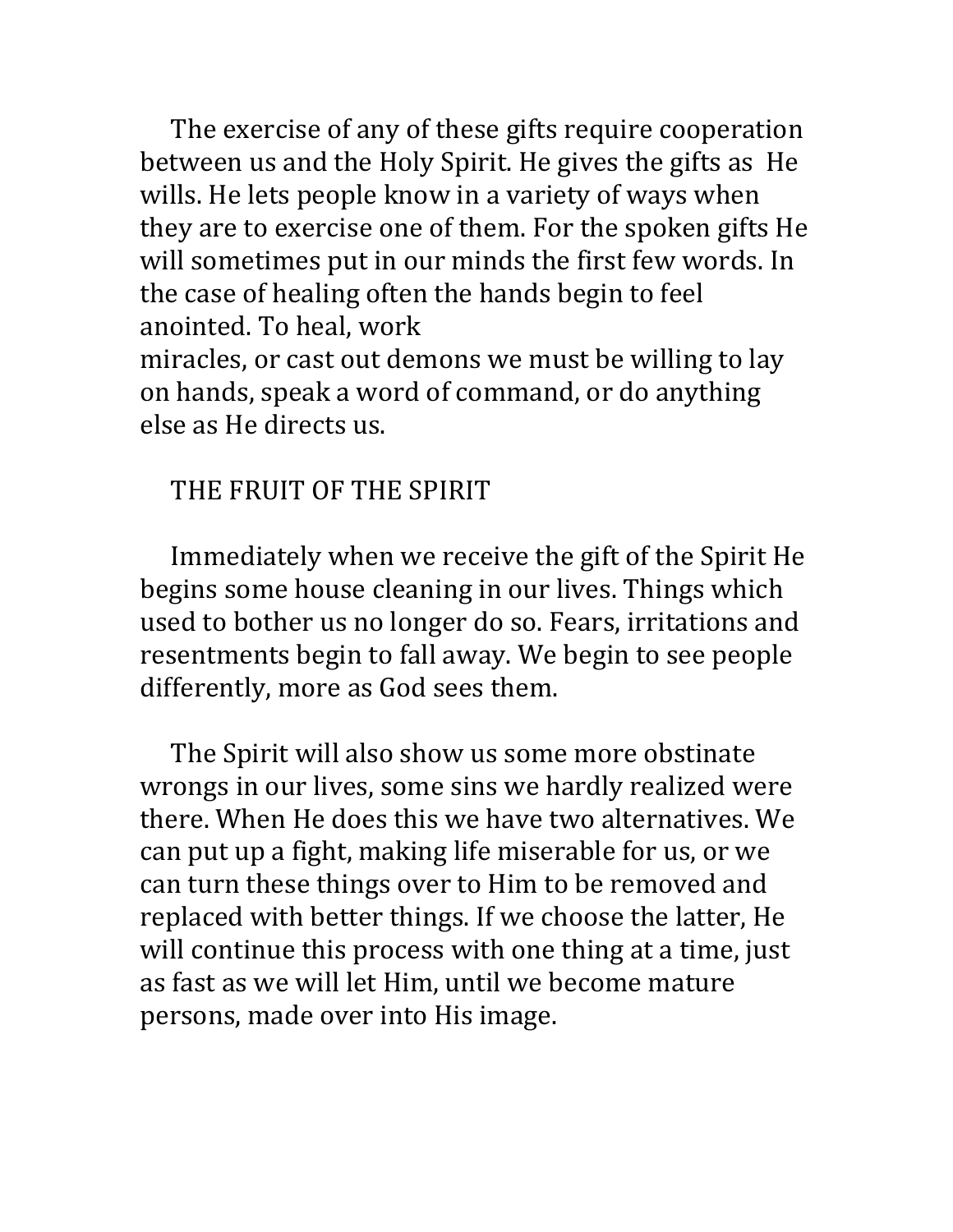We do not try to make ourselves over. We have already tried that unsuccessfully all our lives. The Holy Spirit is in the sanctifying business. He is the one who can clean up our lives. All we have to do is let Him.

#### OUR PROPER RESPONSE TO GOD'S LOVE

 1. To accept for ourselves these manifestations of His love; forgiveness for our sins, healing for our bodies, minds, and spirits and deliverance from all forces of evil.

 2. To act as His agents in bringing these manifestations of His love to others.

 3. To love God in return, to praise Him in the Spirit as commanded by Christ, "God is a Spirit and they that worship Him must worship Him in Spirit and in Truth."  $(John 4:24)$  Use your tongues to praise Him daily in your spirit which now has a language to express it's love of Him.

 The Gifts are tools for manifesting the love of God. But on the other hand, love is necessary for the proper use of the gifts. St. Paul emphasizes this in First Corinthians 13 by saying that if we speak "with tongues of men and angels" and exhibit many of the other gifts, such as prophecy, word of knowledge, faith, miracles, etc., but do not use these in love (to edify or help our neighbor) our ministry is worthless.